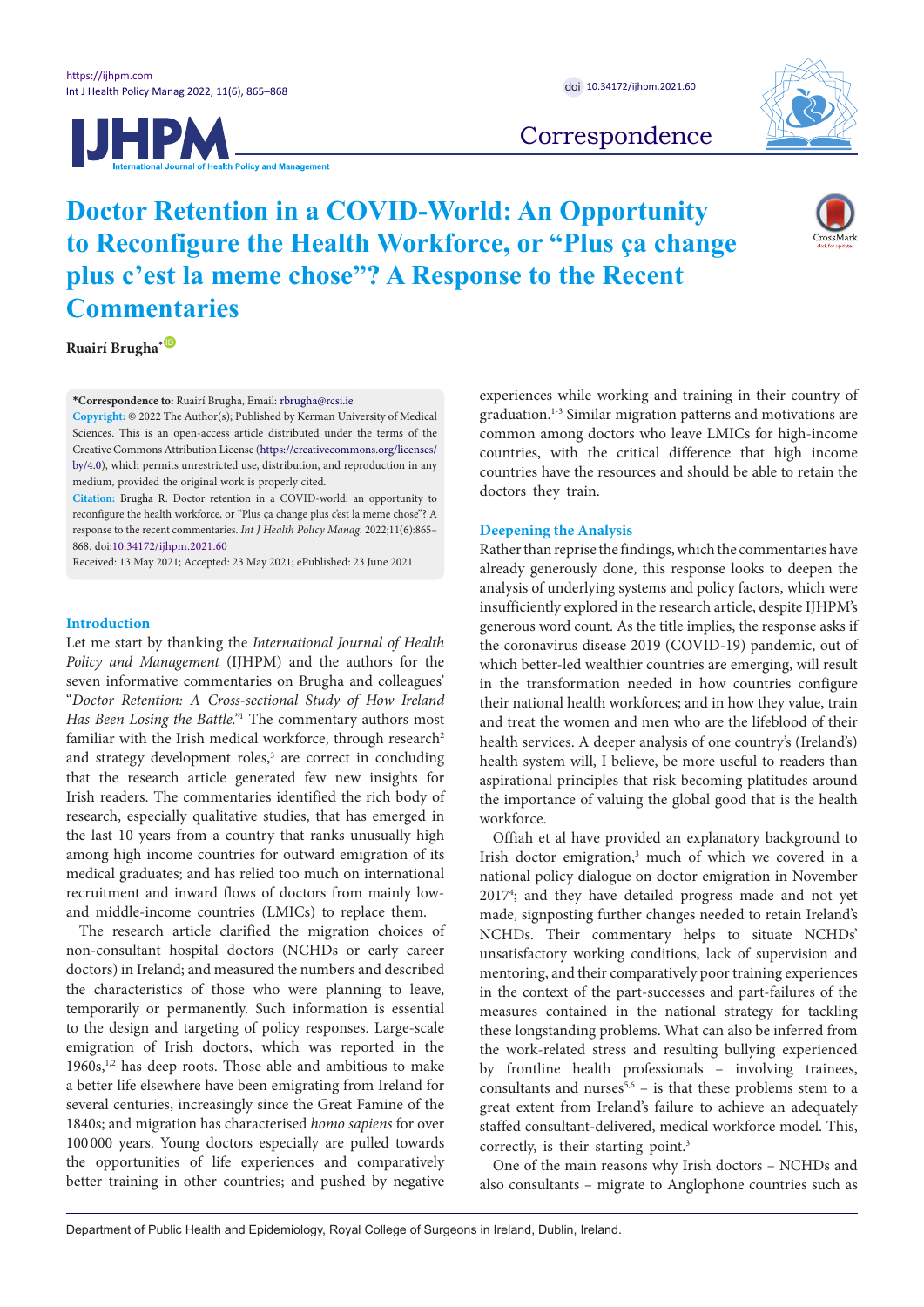Australia is because there they experience higher ratios of trainers to trainees, 2:1 and greater, compared with 1:2 ratios and worse in Ireland.<sup>7</sup> Offiah and colleagues' analysis could go further in that one objective of Ireland's new national 10-year plan to achieve universal healthcare is to replace with a single tier the two-tier public-private system, where many consultants are currently employed on mixed public private contracts.8 These allow them to conduct parallel private practices in adjoining or offsite private hospitals, undermining their supervision and training responsibilities to NCHDs, who take on much of the public practice work that over-worked consultants should be doing. Not all policy obstacles and failures, however, can be placed at the foot of Irish policy-makers and the medical profession. Year-on-year increases in NCHD training positions, essential to providing long-term career paths and permanent careers for doctors in Ireland, have been swamped by a 4-to 5-fold greater increase in non-training posts.<sup>3,4</sup> Compliance with the European Working Time Directive has forced the State to recruit doctors, almost all of whom are recruited internationally, to staff smaller hospitals that cannot fulfil training criteria, but are currently delivering 24-hour, 7-day acute care.<sup>3,4</sup>

Deepening the health systems analysis points to an urban: rural divide, common to many countries, which in Ireland's highly pluralistic democracy is characterised by the political imperative of keeping smaller hospitals open. $3,4$ These provide acute care to small numbers of patients who present to small, sometimes unfit-for-purpose Accident and Emergency departments. This pattern of care persists despite longstanding concerns around overstretched consultant cover and questionable quality of acute care in these hospitals. Such challenges are not unique to Ireland, although its multiseat political constituency system often elects independent members of parliament whose main political plank is to keep the county hospital open and fully functional. So, what are the possible responses?

For decades, politicians have known that many small peripheral hospitals need to be converted to facilities for chronic care and day surgery, while giving communities better access to larger hospitals with an adequate complement of consultants and trainees who can provide comprehensive, high quality services. Reconfiguring the medical workforce, by training and employing more generalist hospital consultants, more suited to working in large regional than in national super-specialist hospitals, goes hand-in-hand with hospital restructuring. Several decades of reports have informed policy-makers on the need to address these root causes of doctor emigration, which were largely ignored in Ireland's 2015 retention strategy.9 Since March 2020, the COVID-19 pandemic has demonstrated how an effective health system underpins all dimensions of society. Ireland, which had the lowest proportion of intensive care unit beds in the European Union (EU), escaped some of the worst impacts on hospitals due to an effective public-health led strategy, combined with long periods of stringent lockdowns. This paper ends with the question: will Ireland's COVID-19 'near-miss' trigger the political will and prioritisation of resources to achieve the goal of consultant-delivered hospital care, in hospitals that are fit for training and can thereby help retain its NCHDs?

## **Responses and Solutions**

Moving from the particular (Ireland) to the general, Chevillard's commentary<sup>10</sup> helpfully applied the labour market framework of Sousa et al,<sup>11</sup> which categorises doctor retention policies as addressing three sets of factors: health worker production, inflows and outflows, and maldistribution. In practice, many of the policy levers address two and sometimes all three categories. Some countries use bonding or mandatory deployment of recent graduates to practice for a period in rural areas. This is a part-fix for the maldistribution of doctors, but is less effective at preventing their emigration. Also, the trade-offs and tension between geographical access and quality of care have deep roots, as seen above in Ireland. The most effective measures for addressing inflows and outflows are those that work with, rather than against, the forces of globalisation, enabling circular migration by young doctors by including periods of training abroad in structured training programmes. This fulfils their desire to experience living and working in other cultures, as well as acquiring skills that source countries need. Ireland's International Medical Graduate Training Initiative provides medical graduates from Pakistan and Sudan with a time-limited (two year) bespoke postgraduate training experience in Ireland, after which they must return to their home country for the training to be certified.4 The initiative is a direct response to Ireland's failure to provide the training needed by most of the doctors that it recruits internationally, as required by the Global Code on the International Recruitment of Health Personnel.<sup>1,12</sup>

However, inflow and outflow measures and relocation incentives have limited usefulness when confronted with the simple market forces of supply and demand, due to the growing global shortage of health professionals.13 Radical restructuring and growth in national and thereby the global health workforce are required. Arnold's 'thought exercise' on expanding medical education would have been a non-starter in Ireland up to 2020.14 This is due to the limited number of hospital clinical placements needed to cater for the annual 500 non-EU medical students, who subsidise Ireland's underfunded medical schools, as well as placements for the 725 EU nationals who are meant to form Ireland's future medical workforce.7 However, the necessity of delivering remote learning during the COVID-19 pandemic and increasingly sophisticated simulation learning facilities are changing the medical education landscape. If countries increase their production of doctors, this may reveal – and reveal the need to tackle – national medical monopolies that benefit from shortages of doctors. Moreover, research shows that tomorrow's hospital consultants and general practitioners are looking for work-life balances that might allow for trade-offs between income and a better work: life balance, requiring and enabling the employment of more doctors to staff national health services.<sup>15</sup>

Too often, LMICs are seen as the victims of doctor migration and too seldom are they seen as the sources of solutions to the global health workforce crisis. Task-shifting, as proposed by Arnold,<sup>14</sup> has been shown to be a feasible, effective and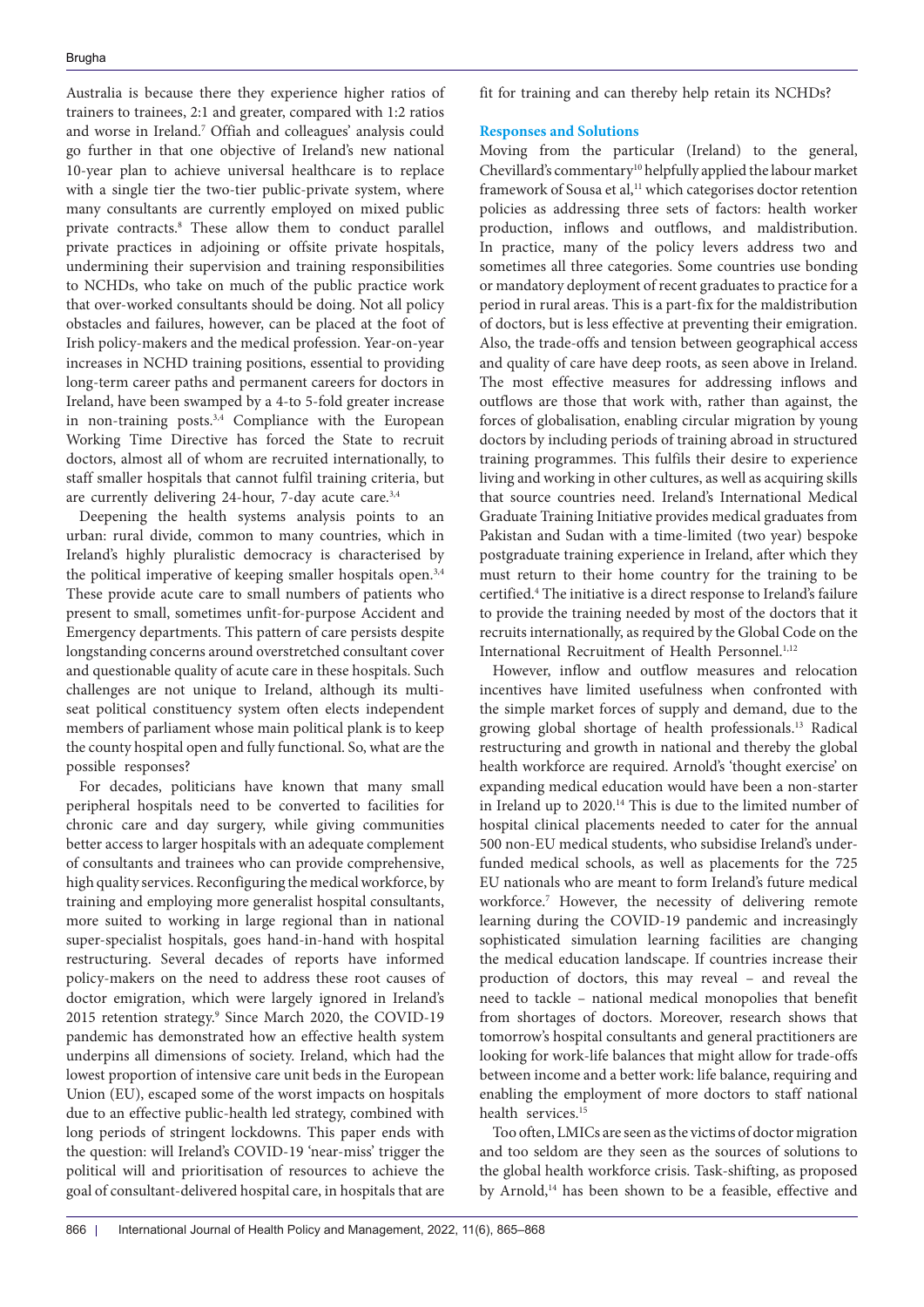cost-effective way of delivering high quality essential surgical care at district hospitals in Africa.16-18 The development of alternative clinical cadres and adaptation of proven taskshifting strategies to high-income countries will require a culture shift in communities that will need to learn to trust and value quality-assured skills, more than qualifications. It will also require a shift towards more partnership models for medical doctors, from whom standardised routine care is shifted, who will need to learn to value and work with non-medical clinical colleagues.19 For Ireland's exhausted doctors, this would not be a big ask. Profound shifts in where and how patients access care will also come from the changes imposed by the COVID-19 pandemic, where access to and consultations with general practitioners and hospital specialists are now increasingly mediated through remote video-platforms such as zoom.<sup>20</sup>

## **COVID-19 – Impact and Opportunity**

So, how has COVID-19 impacted on Irish medical workforce numbers? At first sight, there appear to be positives: from 2019 to 2020, total NCHD numbers increased by 10.0%. Most were trainees, whose numbers increased by 14.9% compared with a 1.8% increase in non-trainees.<sup>7</sup> However, over 40% of the increase in trainees (261/629) were interns, ie, medical graduates undertaking their first, pre-registration year of training; and "This increase is for one year only, as a direct result of the COVID-19 pandemic."7 Humphries et al report little change in 2020 in the factors that were pushing Irish doctors to leave, from the perspective of NCHDs who returned to Ireland to support the COVID-19 response, and that of other NCHDs who were contemplating leaving.<sup>21</sup> The authors state that "the pandemic intensified and reinforced, rather than radically altered, the dynamics of doctor emigration from Ireland." Between 2019 and 2020, there was no change in the 4% of consultants in unapproved posts, nor in the 6%-7% of working consultants not registered on the specialist division register of the Medical Council.7 Most are consultants who have not completed specialist training, almost all of whom work in smaller hospitals, raising serious questions about the quality of care provided to rural populations.<sup>3</sup> Tankwanchi et al are right to situate Irish doctor emigration in the context of the experiences of the international doctors that Ireland recruits to work in posts that Irish trained doctor have long rejected.22 As they may surmise, international (foreigntrained) doctors have similar and often worse experiences than their Irish counterparts in terms of poor working conditions and lack of training opportunities, as demonstrated in our earlier research.<sup>23,24</sup>

Some green shoots are appearing in the wake of the COVID-19 pandemic, although these may yet turn out to be clutched-straws, such as a new public health medicine specialist contract after decades of second-class treatment of the specialty.25 This suggests recognition of the leading role public health professionals have played in Ireland, and globally, in the COVID-19 response. Doctors, nurses and other frontline health workers in every country have been the heroes of 2020 and 2021; and the importance of health systems and health workers to the survival of human society has never been clearer. Amri and Drummond have drawn on Baumgartner and Jones' punctuated equilibrium theory of how public policy is developed, to explain how a shock such as COVID-19 can bring about major changes to policy after long periods of stasis.<sup>26</sup> One of the obstacles to unblocking the logjam to doctor retention in Ireland has been the perception that hospital consultants are overpaid – a perhaps justified perception in respect to those who have lucrative private practices alongside their public sector contracts – which has made it difficult to justify the required investment in making consultant posts more attractive. Although the inequity of a two-tier consultant contract has been a bigger deterrent than the salary level to consultant recruitment<sup>4</sup>. More important still are the poor and sometimes intolerable working conditions for hospital consultants that have deterred Irish trainees from taking up consultant positions in Ireland.<sup>1,4</sup> Frustration with public sector practice is a reason why some specialists opt for private practice.

Until the COVID-19 pandemic struck Ireland, the media had a more ambivalent attitude to doctors than to nurses, who are invariably portrayed as frontline heroes. Now may be the opportunity to reframe media and public perceptions of the medical profession, changing the 'policy image,' which Baumgartner and Jones, as reported by Amri and Drummond,<sup>26</sup> define as "how public policies are discussed in public and in the media." The radical health systems and workforce changes that are required go far beyond renegotiating the terms and conditions of consultants' contracts. Ireland's 10-year national health service plan envisages restructuring the health system towards an integrated, primary care driven model, changing the roles and relationships of health professionals and creating more attractive career paths for Irish medical graduates.<sup>8</sup> The COVID-19 shock has resulted in a policy environment that is now favourable for the Government to commit the level of investment needed to reconfigure the national health workforces to meet the future challenges and the pandemics that will follow.

#### **Ethical issues**

Not applicable.

#### **Competing interests**

Author declares that he has no competing interests.

#### **Author's contribution**

RB is the single author of the paper.

#### **References**

- Brugha R, Clarke N, Hendrick L, Sweeney J. Doctor retention: a crosssectional study of how Ireland has been losing the battle. *Int J Health Policy Manag*. 2021;10(6):299-309. doi:[10.34172/ijhpm.2020.54](https://doi.org/10.34172/ijhpm.2020.54)
- 2. Connell J. Doctor retention or migration: from Ireland to the world? Comment on "doctor retention: a cross-sectional study of how Ireland has been losing the battle." *Int J Health Policy Manag*. 2021;10(10):654-657. doi:[10.34172/ijhpm.2020.196](https://doi.org/10.34172/ijhpm.2020.196)
- 3. Offiah G, Murray F, Walsh C. Doctor retention in Ireland where are the failings that prolong the problem? Comment on "doctor retention: a crosssectional study of how Ireland has been losing the battle." *Int J Health Policy Manag*. 2021;10(10):650-653. doi[:10.34172/ijhpm.2020.163](https://doi.org/10.34172/ijhpm.2020.163)
- 4. Brugha R, Cronin F, Clarke N. *Retaining our Doctors: Medical Workforce Evidence, 2013-18, Challenges and Responses*. Dublin: Royal College of Surgeons in Ireland, 2018.
- 5. Medical Council of Ireland. *Your Training Counts 2015 Results of the*